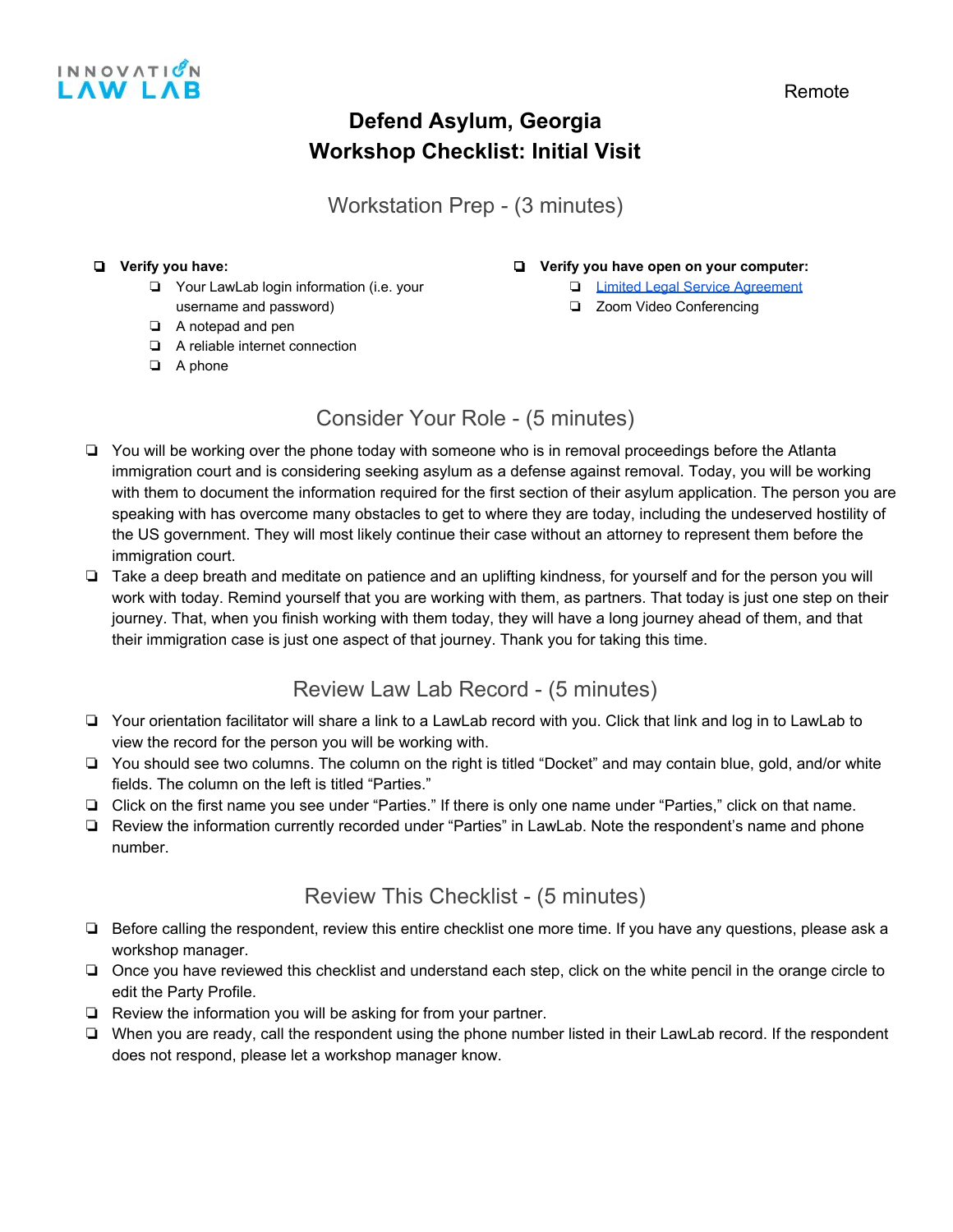

# **Defend Asylum, Georgia Workshop Checklist: Initial Visit**

Introduction - (20 minutes)

#### ❏ **Introduce yourself**

- ❏ Buenos días. Me llamo \_\_\_\_\_\_\_\_\_\_\_\_\_\_\_\_. Soy voluntario con el taller de asilo en Atlanta.
- ❏ **Confirm you are speaking with the correct person**

## ❏ ¿Hablo con \_\_\_\_\_\_\_\_\_\_\_\_\_\_\_\_\_?

#### ❏ **Describe your role as volunteer**

- ❏ *I am a volunteer with Law Lab, an organization that supports people seeking asylum. These workshops are meant to assist individuals in meeting court requirements while they seek legal representation. I am not your legal representative. Today, I'm calling to offer to help you begin filling out your asylum* application. It is a long application and for that reason, we normally take two or three workshops to *complete it. Law Lab has workshops every month. If you believe you must complete your application* today, we can discuss that. Otherwise, we'll just focus on the first section today. Does that sound alright?
- ❏ Soy voluntari@ con Law Lab, una organización que apoya a gente en busca de asilo. El propósito de estos talleres es asistirle a cumplir con los requerimientos de la corte mientras que ud busca un representante legal. Yo no soy su representante legal. Hoy dia estoy llamando para ofrecerle ayuda al empezar con su aplicación de asilo. La aplicación es bastante larga, pues por eso, suele requerir dos o tres talleres para cumplirla. Tenemos talleres cada mes. Si cree que hay que completar la aplicación hoy, podemos considerarlo. Si no, enfocaremos en la primera sección por hoy. Le parece bien?

#### ❏ **Reconfirm the objectives of today's session**

- □ Today, we'll focus on answering the questions for the first part, or Part A, of the application for asylum. It's *fairly basic information and doesn't involve very heavy issues.*
- ❏ Hoy dia, enfocamos en contestar las preguntas de la primera parte, o la parte A, de la aplicación de asilo. Es información más o menos básica y no involucre cosas muy pesadas.

### ❏ **Describe this checklist**

- $\Box$  I have a checklist to make sure we don't forget to talk about anything important today. We'll go through our conversation in the order of this checklist. Before anything else, I want to confirm that we have your *information correctly recorded, review a statement of understanding, and confirm that you know how to check when you have your next court date. Ok?*
- ❏ Este es una lista de verificación para que no olvidamos de hablar de nada importante hoy. Procederemos en este orden. Antes que nada, quiero confirmar que tenemos sus datos guardado correctamente, repasar una declaración de entendimiento, y confirmar que ud sabe cómo chequear cuando tiene su próxima audiencia de corte. Bien?

### ❏ **Confirm eligibility for pro se services**

- ❏ Confirm that the respondent is not currently represented
	- ❏ *If they are represented, PAUSE and inform workshop manager*

#### ❏ **Review limited legal service agreement**

- ❏ Inform the respondent that you would like to read them the limited legal service agreement. Pause for questions after each numbered paragraph, and again at the end.
- ❏ **Sign that you have reviewed limited legal service agreement with the respondent**

Initial Interview - (45 - 90 minutes)

### ❏ **Walk through the Party Profile questions** in LawLab with respondent

❏ Start by confirming and, as necessary, correcting contact info in LawLab: name, address, phone number. Ask if they have alternate phone numbers, an email address, or a facebook account where we can contact them.